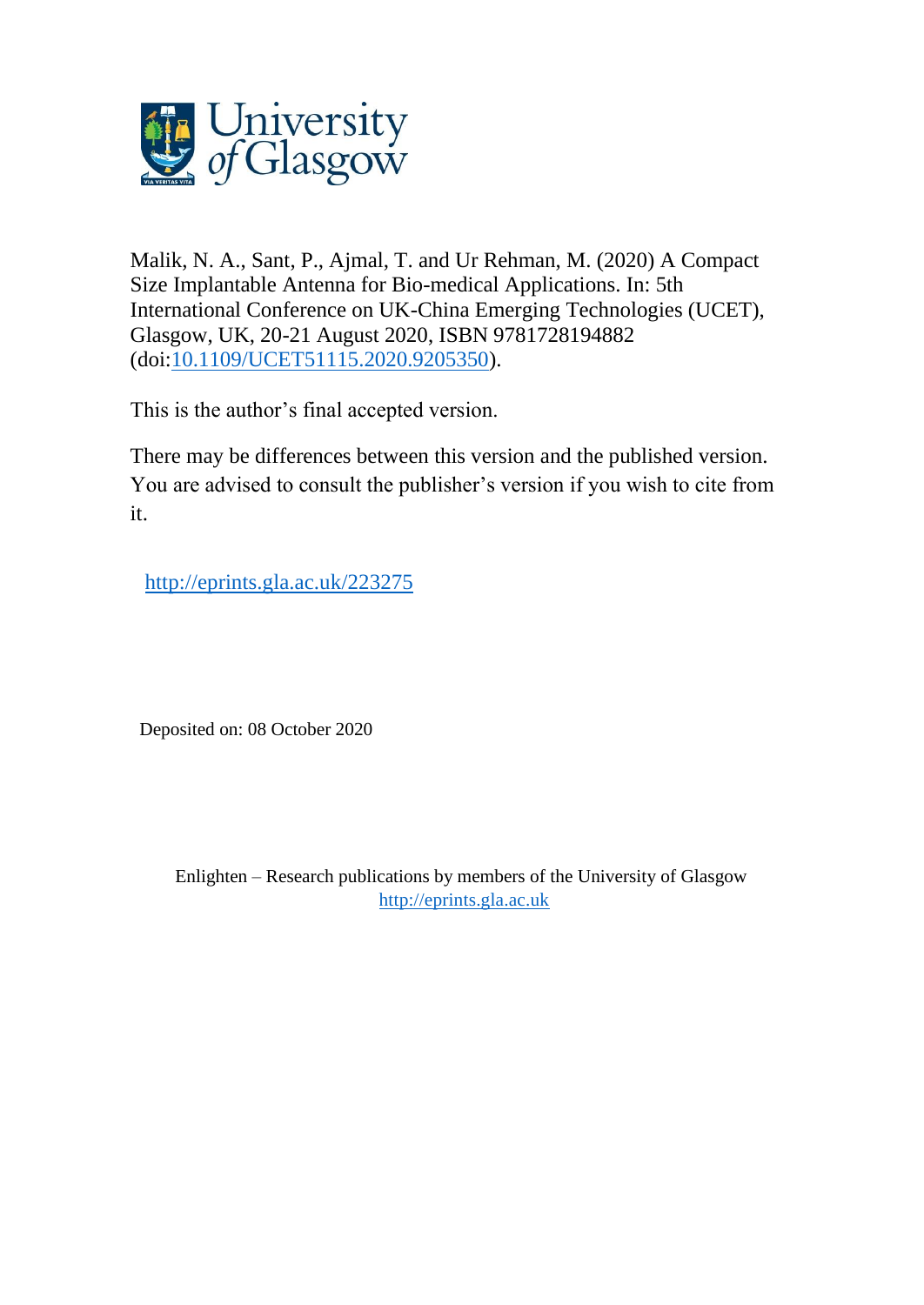# A Compact Size Implantable Antenna for Bio-medical Applications

Nabeel Ahmed Malik *Deparment of Computer Science and Technology, University of Bedfordshire* Luton, UK nabeel.malik@study.beds.ac.uk

Paul Sant

*Deparment of Computer Science and Technology, University of Bedfordshire* Luton, UK paul.sant@beds.ac.uk

Tahmina Ajmal

*Deparment of Computer Science and Technology, University of Bedfordshire* Luton, UK tahmina.ajmal@beds.ac.uk

Masood Ur-Rehman *James Watt School of Engineering University of Glasgow* Glasgow, UK masood.urrehman@glasgow.ac.uk

*Abstract*—Implantable antennas play a vital role in implantable sensors and medical devices. In this paper, we present the design of a compact size implantable antenna for biomedical applications. The antenna is designed to operate in ISM band at 915 MHz and the overall size of the antenna is  $4 \times 4 \times 0.3$  $mm<sup>3</sup>$ . A shorting pin is used to lower the operating frequency of the antenna. For excitation purpose a 50-ohm coaxial cable is used in the design. A superstrate layer is placed on the patch to prevent the direct contact between the radiating patch and body tissues. The antenna is simulated in skin layer model. The designed antenna demonstrates a gain of 3.22 dBi while having a -10 dB bandwidth of 240 MHz with good radiation characteristics at 915 MHz. The simulated results show that this antenna is an excellent candidate for implantable applications.

*Index Terms*—Implantable Medical devices, Implantable Sensors, Bio-medical telemetry, Patch Antenna.

#### I. INTRODUCTION

Implantable medical devices play a critical role in everyday life. They are capable of monitoring patient's psychological data and transmit to the external medium [1], [2]. Examples include cardiac pacemaker, defibrillators, capsule endoscopy, blood glucose monitoring, blood sugar level monitoring, cochlear and retinal implants etc. [3]–[9]. In all such devices the antenna is a major building block. If the performance of the antenna is compromised it will affect the performance of whole device and system attached to it [10], [11]. If the antenna is operating at higher frequency it will interfere with other devices causing the signal destruction. On the other hand, if antenna is made to resonate on lower frequency then it will be difficult to achieve the compact size. Human body tissue safety considerations also need to be taken into account when designing such an antenna. So, the selection and design of antenna for implantable applications is a challenging and multifaceted task.

Various implantable antennas are presented in open literature. Ketavath *et al*. proposed a patch antenna in [12]. The antenna is operating at 2.4 GHz with a volume of  $24\times$  $22\times0.07$  mm<sup>3</sup>. At 2.4 GHz the antenna exhibits a gain of -19.7 dBi with a bandwidth of 24%. Though the antenna has quite wider bandwidth with considerable gain but the antenna has quite large volume which can be reduced further. Another flexible wideband antenna is given in [13]. The dimensions of the antenna are  $10\times10\times0.4$  mm<sup>3</sup>. The gain of the antenna at operating frequency of 2.45 GHz is -9 dBi with a bandwidth of 57%. The antenna has a low efficiency of 2.3%. Fu *et al.* [14] proposed a flexible antenna using PMDS (polydimethylsiloxane) as substrate. The size of the antenna is  $11 \times 11 \times 2$  mm<sup>3</sup>. The antenna operates in ISM band at frequency of 2.42 GHz. The realized gain of the antenna is -28 dBi with a bandwidth of 10.4 %. The antenna was optimized using an RLC circuit which makes it a complex design. A probe fed implantable antenna was given in [15]. The antenna has a volume of  $12\times7.5\times0.25$   $mm^3$ . The antenna operates on five frequencies. The radiation efficiency of the antenna is 80% with a bandwidth of 168% while the gain of the antenna is not reported.

Xu *et al.* proposed an annular ring antenna for implantable applications in [16]. The volume of the antenna is  $\pi \times 5^2 \times 1.25$  $mm<sup>3</sup>$ . The antenna bandwidth is 12.4% with a gain of 22.7 dBi. The size of the antenna can be reduced further to achieve a miniaturized design. An implantable antenna with slotted ground plane was presented in [17]. The antenna operates at two frequencies of 402 MHz and 2.45 GHz. At 402 MHz the gain of the antenna is -41 dBi and bandwidth is 41% while at 2.45 GHz the bandwidth of the antenna is 27.8% with a gain -21.3 dBi. The antenna has a large volume of  $\pi \times 5.35^2 \times 1.34$   $mm^3$ . A multiband spiral shaped implantable antenna was given in [18]. The volume of the antenna is  $7\times 6.5\times 0.377$   $mm^3$ . The operating frequencies of the antenna are 402 MHz, 1.6 GHz and 2.45 GHz. The gain of the antenna is -30.5 dBi, -22.6 dBi and -18.2 dBi. The bandwidth of the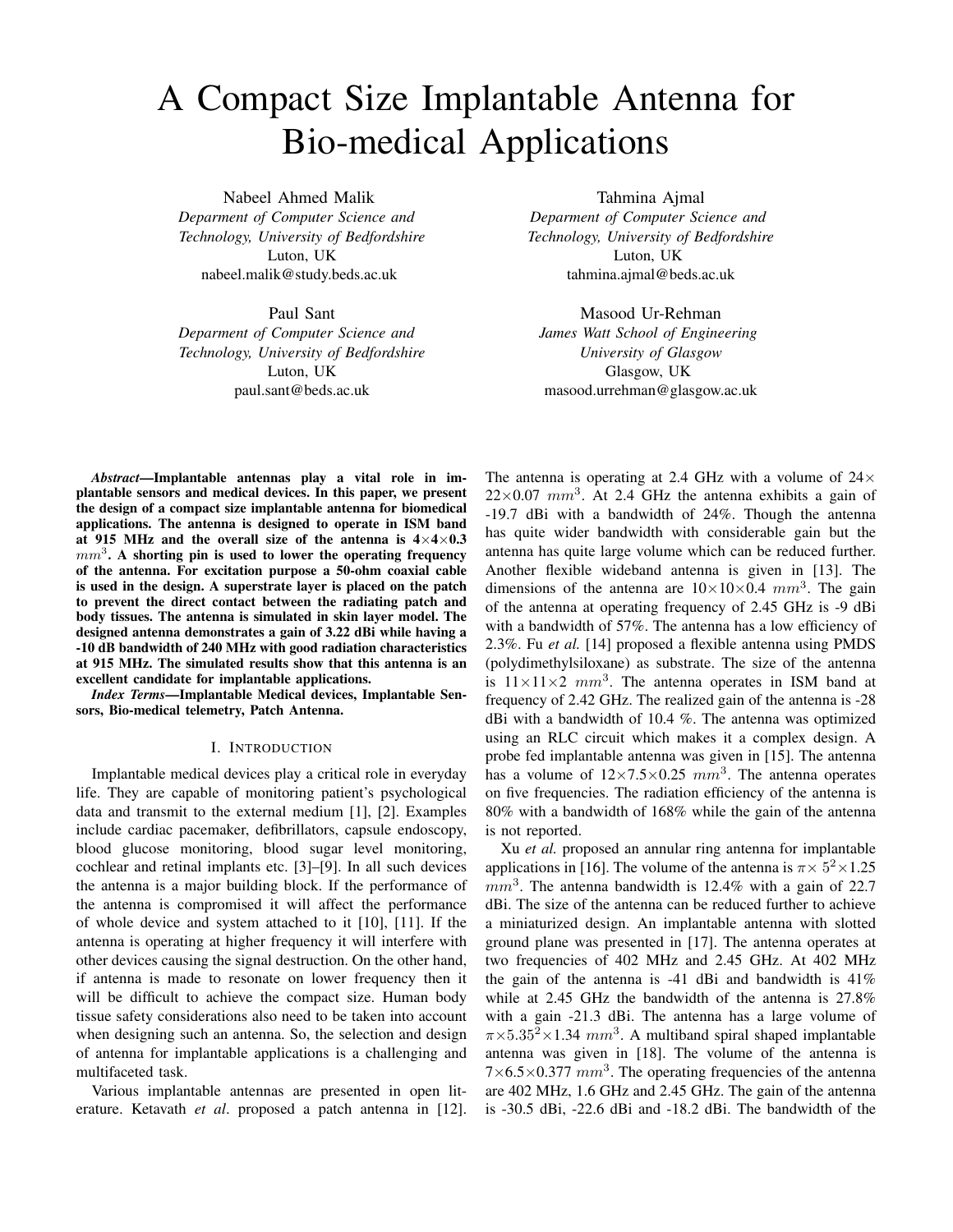antenna is 36%, 10% and 3.4%. The efficiency of the antenna is not mentioned. A compact broadband antenna was proposed in [19]. The volume of the antenna is  $23\times16.4\times1.27$   $mm^3$ . The bandwidth of the antenna is 49 MHz with a gain of 34.9 dBi. With that large volume of the antenna the gain is quite low and the bandwidth is quite narrow. To address all these issues, we propose a small size antenna which has high gain, low sprcific absorption rate (SAR), good radiation pattern and wider bandwidth. This paper is organized as follows. In section I a brief introduction on implantable medical devices and implantable antennas is given. Section II details the proposed antenna design methodology. Antenna simulation results are summarized in section III. A conclusion is drawn in the last section.

# II. IMPLANTABLE ANTENNA DESIGN

The antenna patch view is shown in Fig. 1(a) and the antenna ground plane is shown in Fig. 1(b). This antenna design includes 0.25 mm substrate layer of Rogers RT3010  $(\epsilon_r = 10.2; \tan\delta = 0.0023)$ . The superstrate layer is useful to protect the human body tissues from harmful radiation and to lower the operating frequency. The superstrate layer has a thickness of 0.05mm and its material is polyimide ( $\epsilon_r = 4.3$ ;  $tan\delta = 0.004$ ). A 50-ohm coaxial probe is used to excite the antenna. The position of feed is  $p$  (x= -1.6; y= 1.6). Shorting pin is also used to further lower the frequency of the antenna  $p$  (x=  $-0.05$ ; y=  $-1.9$ ).



Fig. 1: (a)Antenna patch (b) Antenna ground plane



Fig. 2: Antenna side view

The shorting pin also decreases the patch resistance. The copper cladding is used for patch and ground plane. The size

of the antenna is  $(4 \times 4 \times 0.3)$  4.8  $mm<sup>3</sup>$ . The CST Microwave Studio software is used to design the antenna. The side view of the antenna is shown in Fig. 2. The antenna was simulated in skin box with dimensions of  $(60 \times 60 \times 60)$  mm<sup>3</sup> as shown in Fig. 3. The dimensions of antenna are given in Table I.



Fig. 3: Antenna in skin box

TABLE I: Antenna Dimensions

| Parameter      | Unit(mm)<br>Parameter |                | Unit(mm) |
|----------------|-----------------------|----------------|----------|
| L              | 4                     | W1             | 0.2      |
| L1             | 1                     | W <sub>2</sub> | 0.1      |
| L2             | 0.7                   | W <sub>3</sub> | 0.15     |
| L <sub>3</sub> | 1.5                   | W4             | 0.45     |
| L <sub>4</sub> | 1.5                   | W <sub>5</sub> | 0.4      |
| L <sub>5</sub> | 1.6                   | W <sub>6</sub> | 3.45     |
| L <sub>6</sub> | 0.8                   | W7             | 2.7      |
| W              | $\overline{4}$        | W8             | 0.1      |

#### III. RESULTS AND DISCUSSION

The simulated antenna design results are given as follows.

## *A. Return loss (S1,1)*

The antenna return  $loss(S1,1)$  plot is a measure of the antenna power to be transmitted and reflected back. The lower the value of S1,1 the transmitted power will be high. The standard for an antenna to resonate on a specific frequency is that the value of S1,1≤10. The return loss of the proposed antenna is shown in Fig. 4. It can be seen in the figure that the return loss of the antenna at a resonant frequency of 915 MHz is -21 dB which dictates that much of the antenna power is transmitted to the medium and the reflected back power is very small. The return loss of antenna is also shown in Fig. 4 when antenna was simulated in 1mm, 2mm and 4mm skin layer. The frequency has a minor shift due to loss nature of the medium but still covers the band of operation. The - 10 dB bandwidth of antenna is 240 MHz. The bandwidth of the antenna in free space is narrower than the bandwidth of antenna when implanted inside skin layer because of the lossy nature of the skin tissue.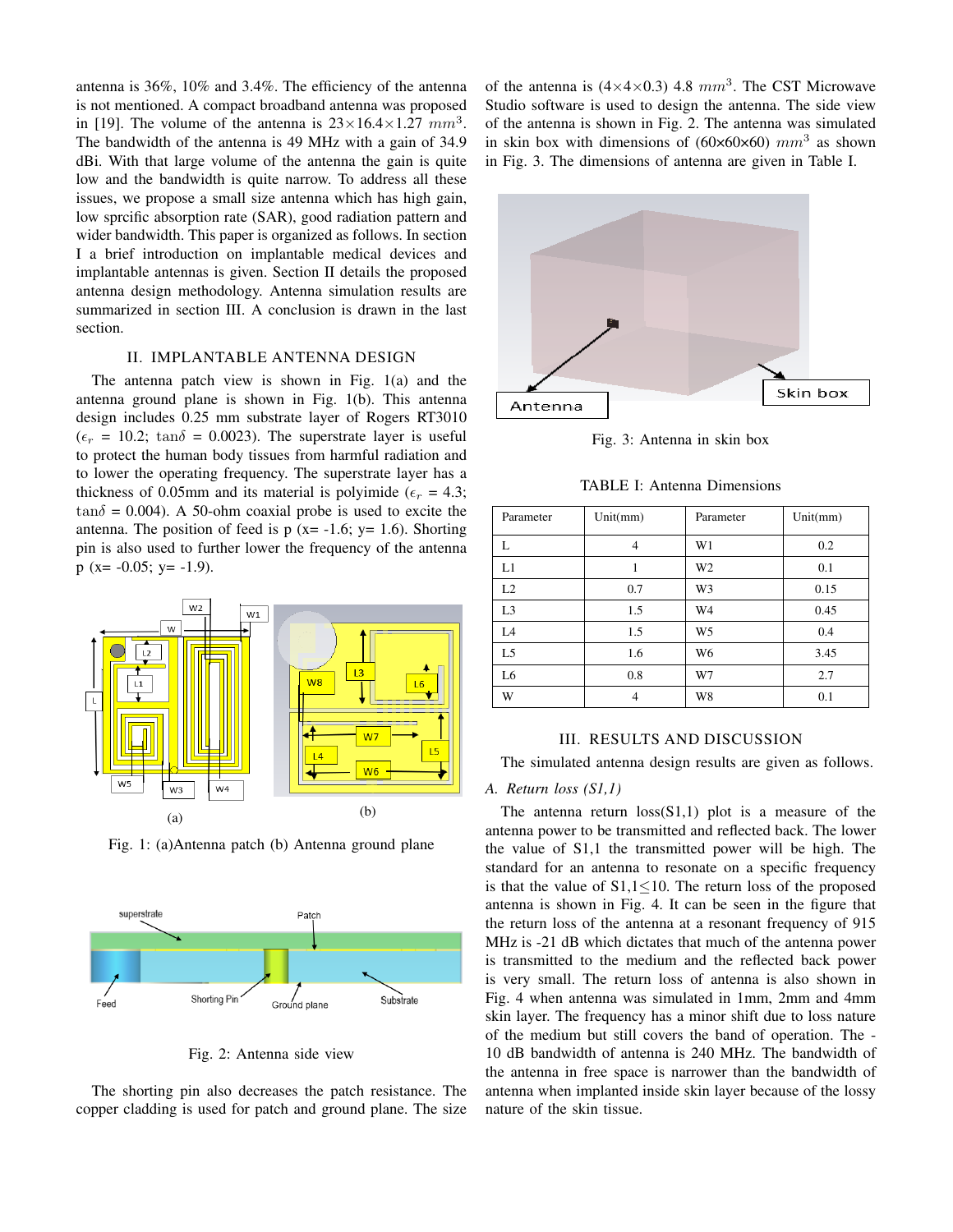

Fig. 4: Antenna return loss plot

### *B. Antenna Radiation Pattern and Gain*

The radiation pattern of the implantable antenna is changed when implanted inside the human body tissues due to power absorption, reflection, refraction and antenna positioning.



Fig. 5: 3D radiation pattern of the antenna at 915 MHz (a) Free space (b) skin layer



Fig. 6: Radiation pattern of the antenna in free space and skin layer at 915 MHz (a) E-plane (b) H-palne

The radiation pattern of proposed antenna is shown in Fig. 5 and Fig. 6. Figure. 5 (a) and (b) shows the 3D radiation pattern of the antenna in free space and in skin layer while Fig. 6 (a) and (b) shows the E- plane and H-plane radiation pattern of the antenna in free space and in skin layer. It can be seen in Fig. 6 that the main lobe magnitude of the radiation pattern has changed when antenna is placed inside skin layer and the angular width has also increased. The antenna has quite omnidirectional radiation pattern which is important in case of implantable medical devices. The antenna has a gain of 2.07 dBi in free space and 3.22 dBi in skin layer. The gain of the antenna has increased inside the skin layer because of power absorption which has also increased the antenna bandwidth.

#### *C. Antenna Current Distribution*

The current distribution of the antenna is shown in Fig. 7. It is evident from the Fig. 7 that the current is more on the right side of the patch. So, if the slots size or position is changed it would affect the resonant frequency.



Fig. 7: Antenna current distribution

#### *D. Specific Absorption Rate (SAR)*

Specific absorption rate should be within the standard limit to ensure patient safety. SAR should be less than 1.6 w/kg



Fig. 8: Antenna SAR at 915 MHz (a) 1g (b) 10g